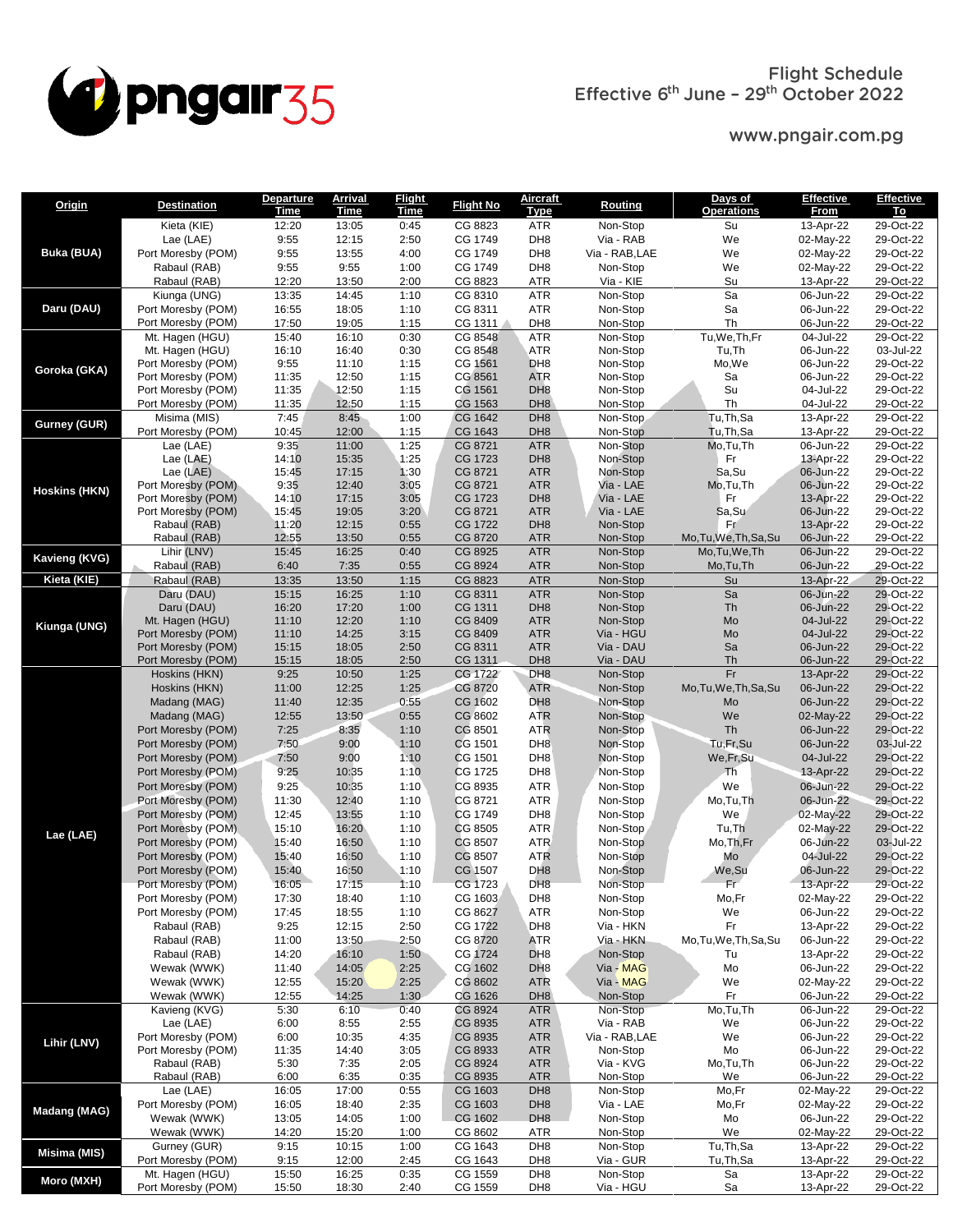| Origin              | <b>Destination</b>                       | <b>Departure</b><br><u>Time</u> | <u>Arrival</u><br><u>Time</u> | <b>Flight</b><br><u>Time</u> | <b>Flight No</b>   | <b>Aircraft</b><br><u>Type</u>     | Routing                | Days of<br><u>Operations</u> | <b>Effective</b><br><u>From</u> | <b>Effective</b><br>Τо |
|---------------------|------------------------------------------|---------------------------------|-------------------------------|------------------------------|--------------------|------------------------------------|------------------------|------------------------------|---------------------------------|------------------------|
| Mt. Hagen           | Kiunga (UNG)                             | 9:35                            | 10:40                         | 1:05                         | CG 8408            | ATR                                | Non-Stop               | Mo                           | 04-Jul-22                       | 29-Oct-22              |
| (HGU)               | Moro (MXH)                               | 14:45                           | 15:20                         | 0:35                         | CG 1558            | DH <sub>8</sub>                    | Non-Stop               | Sa                           | 13-Apr-22                       | 29-Oct-22              |
|                     | Port Moresby (POM)<br>Port Moresby (POM) | 11:15<br>11:25                  | 12:50<br>13:00                | 1:35<br>1:35                 | CG 8495<br>CG 8580 | ATR<br>ATR                         | Non-Stop<br>Non-Stop   | Tu,Fr<br>Th, Su              | 02-May-22<br>06-Jun-22          | 29-Oct-22<br>29-Oct-22 |
|                     | Port Moresby (POM)                       | 11:20                           | 12:55                         | 1:35                         | CG 8541            | ATR                                | Non-Stop               | We                           | 06-Jun-22                       | 29-Oct-22              |
|                     | Port Moresby (POM)                       | 12:35                           | 14:10                         | 1:35                         | CG 8623            | ATR                                | Non-Stop               | Sa                           | 02-May-22                       | 29-Oct-22              |
|                     | Port Moresby (POM)                       | 12:50                           | 14:25                         | 1:35                         | CG 8409            | ATR                                | Non-Stop               | Mo                           | 04-Jul-22                       | 29-Oct-22              |
|                     | Port Moresby (POM)                       | 13:55                           | 15:30                         | 1:35                         | CG 1543            | DH <sub>8</sub>                    | Non-Stop               | Mo                           | 02-May-22                       | 29-Oct-22              |
|                     | Port Moresby (POM)<br>Port Moresby (POM) | 15:45<br>15:45                  | 17:20<br>17:20                | 1:35<br>1:35                 | CG 8543<br>CG 8543 | ATR<br>ATR                         | Non-Stop<br>Non-Stop   | Fr<br>Fr,Sa                  | 06-Jun-22<br>04-Jul-22          | 03-Jul-22<br>29-Oct-22 |
|                     | Port Moresby (POM)                       | 16:25                           | 18:00                         | 1:35                         | CG 1625            | DH <sub>8</sub>                    | Non-Stop               | Su                           | 02-May-22                       | 29-Oct-22              |
|                     | Port Moresby (POM)                       | 16:40                           | 18:15                         | 1:35                         | CG 8549            | <b>ATR</b>                         | Non-Stop               | Tu,We,Th,fr                  | 04-Jul-22                       | 29-Oct-22              |
|                     | Port Moresby (POM)                       | 16:55                           | 18:30                         | 1:35                         | CG 1559            | DH <sub>8</sub>                    | Non-Stop               | Sa                           | 13-Apr-22                       | 29-Oct-22              |
|                     | Port Moresby (POM)<br>Port Moresby (POM) | 17:10<br>17:15                  | 18:45<br>18:50                | 1:35<br>1:35                 | CG 8549<br>CG 8545 | ATR<br>ATR                         | Non-Stop<br>Non-Stop   | Tu,Th<br>Mo                  | 06-Jun-22<br>04-Jul-22          | 03-Jul-22<br>29-Oct-22 |
|                     | Vanimo (VAI)                             | 10:35                           | 13:00                         | 2:25                         | CG 1624            | DH <sub>8</sub>                    | Via - WWK              | Su                           | 02-May-22                       | 29-Oct-22              |
|                     | Wewak (WWK)                              | 9:35                            | 10:35                         | 1:00                         | CG 8622            | ATR                                | Non-Stop               | Sa                           | 02-May-22                       | 29-Oct-22              |
|                     | Wewak (WWK)                              | 10:35                           | 11:35                         | 1:00                         | CG 1624            | DH <sub>8</sub>                    | Non-Stop               | Su                           | 02-May-22                       | 29-Oct-22              |
| Popondetta<br>(PNP) | Port Moresby (POM)<br>Port Moresby (POM) | 11:15<br>15:00                  | 12:00<br>15:45                | 0:45<br>0:45                 | CG 1671<br>CG 1677 | DH <sub>8</sub><br>DH <sub>8</sub> | Non-Stop<br>Non-Stop   | Sa<br>Tu, Th                 | 13-Apr-22<br>06-Jun-22          | 29-Oct-22<br>29-Oct-22 |
|                     | Buka (BUA)                               | 7:00                            | 11:40                         | 3:10                         | CG 8820            | ATR                                | Via - RAB              | Su                           | 13-Apr-22                       | 29-Oct-22              |
|                     | Daru (DAU)                               | 11:40                           | 13:05                         | 1:25                         | CG 8310            | <b>ATR</b>                         | Non-Stop               | Sa                           | 06-Jun-22                       | 29-Oct-22              |
|                     | Goroka (GKA)                             | 8:00                            | 9:25                          | 1:25                         | CG 1560            | DH <sub>8</sub>                    | Non-Stop               | Mo, We                       | 06-Jun-22                       | 29-Oct-22              |
|                     | Goroka (GKA)<br>Goroka (GKA)             | 9:40<br>9:40                    | 11:05<br>11:05                | 1:25<br>1:25                 | CG 8560<br>CG 1560 | <b>ATR</b><br>DH <sub>8</sub>      | Non-Stop<br>Non-Stop   | Sa<br>Su                     | 06-Jun-22<br>04-Jul-22          | 29-Oct-22<br>29-Oct-22 |
|                     | Goroka (GKA)                             | 9:40                            | 11:05                         | 1:25                         | CG 1562            | DH <sub>8</sub>                    | Non-Stop               | Th                           | 04-Jul-22                       | 29-Oct-22              |
|                     | Goroka (GKA)                             | 13:45                           | 15:10                         | 1:25                         | CG 8548            | <b>ATR</b>                         | Non-Stop               | Tu, We, Th, fr               | 04-Jul-22                       | 29-Oct-22              |
|                     | Goroka (GKA)                             | 14:15                           | 15:40                         | 1:25                         | CG 8548            | ATR                                | Non-Stop               | Tu, Th                       | 06-Jun-22                       | 03-Jul-22              |
|                     | Gurney (GUR)<br>Hoskins (HKN)            | 6:00<br>7:45                    | 7:15<br>10:50                 | 1:15<br>3:05                 | CG 1642<br>CG 1722 | DH <sub>8</sub><br>DH <sub>8</sub> | Non-Stop<br>Via - LAE  | Tu, Th, sa<br>Fr             | 13-Apr-22<br>13-Apr-22          | 29-Oct-22<br>29-Oct-22 |
|                     | Hoskins (HKN)                            | 9:20                            | 12:25                         | 3:05                         | CG 8720            | <b>ATR</b>                         | Via - LAE              | Mo, Tu, We, Th, Sa, Su       | 06-Jun-22                       | 29-Oct-22              |
|                     | Kiunga (UNG)                             | 7:30                            | 10:40                         | 3:10                         | CG 8408            | <b>ATR</b>                         | Via - HGU              | Mo                           | 04-Jul-22                       | 29-Oct-22              |
|                     | Kiunga (UNG)                             | 11:40                           | 14:45                         | 3:05                         | CG 8310            | ATR                                | Via - DAU              | Sa                           | 06-Jun-22                       | 29-Oct-22              |
|                     | Kiunga (UNG)                             | 13:30                           | 15:40                         | 2:10                         | CG 1306<br>CG 8500 | DH <sub>8</sub>                    | Non-Stop               | Th<br>Th                     | 06-Jun-22<br>06-Jun-22          | 29-Oct-22<br>29-Oct-22 |
|                     | Lae (LAE)<br>Lae (LAE)                   | 5:45<br>6:10                    | 6:55<br>7:20                  | 1:10<br>1:10                 | CG 1500            | <b>ATR</b><br>DH <sub>8</sub>      | Non-Stop<br>Non-Stop   | Tu,Fr,Su                     | 06-Jun-22                       | 03-Jul-22              |
|                     | Lae (LAE)                                | 6:10                            | 7:20                          | 1:10                         | CG 1500            | DH <sub>8</sub>                    | Non-Stop               | We, Fr, Su                   | 04-Jul-22                       | 29-Oct-22              |
|                     | Lae (LAE)                                | 7:45                            | 8:55                          | 1:10                         | CG 1722            | DH <sub>8</sub>                    | Non-Stop               | Fr                           | 13-Apr-22                       | 29-Oct-22              |
|                     | Lae (LAE)                                | 9:20<br>10:00                   | 10:30                         | 1:10                         | CG 8720<br>CG 1602 | ATR<br>DH <sub>8</sub>             | Non-Stop               | Mo, Tu, We, Th, Sa, Su       | 06-Jun-22                       | 29-Oct-22<br>29-Oct-22 |
|                     | Lae (LAE)<br>Lae (LAE)                   | 11:15                           | 11:10<br>12:25                | 1:10<br>1:10                 | CG 8602            | <b>ATR</b>                         | Non-Stop<br>Non-Stop   | Mo<br>We                     | 06-Jun-22<br>02-May-22          | 29-Oct-22              |
|                     | Lae (LAE)                                | 11:15                           | 12:25                         | 1:10                         | CG 1626            | DH <sub>8</sub>                    | Non-Stop               | Fr                           | 06-Jun-22                       | 29-Oct-22              |
|                     | Lae (LAE)                                | 12:40                           | 13:50                         | 1:10                         | CG 1724            | DH <sub>8</sub>                    | Non-Stop               | Tu                           | 13-Apr-22                       | 29-Oct-22              |
|                     | Lae (LAE)                                | 13:30                           | 14:40                         | 1:10                         | CG 8504            | <b>ATR</b>                         | Non-Stop               | Tu, Th                       | 02-May-22                       | 29-Oct-22              |
|                     | Lae (LAE)<br>Lae (LAE)                   | 14:00<br>14:00                  | 15:10<br>15:10                | 1:10<br>1:10                 | CG 1506<br>CG 8506 | <b>ATR</b><br><b>ATR</b>           | Non-Stop<br>Non-Stop   | We,Su<br>Mo, Th, Fr          | 06-Jun-22<br>06-Jun-22          | 29-Oct-22<br>03-Jul-22 |
|                     | Lae (LAE)                                | 14:00                           | 15:10                         | 1:10                         | CG 8506            | <b>ATR</b>                         | Non-Stop               | Mo                           | 04-Jul-22                       | 29-Oct-22              |
|                     | Lihir (LNV)                              | 8:00                            | 11:05                         | 3:05                         | CG 8902            | <b>ATR</b>                         | Non-Stop               | Mo                           | 06-Jun-22                       | 29-Oct-22              |
| <b>Port Moresby</b> | Madang (MAG)                             | 10:00                           | 12:35                         | 2:35                         | CG 1602            | DH <sub>8</sub>                    | Via - LAE              | Mo                           | 06-Jun-22                       | 29-Oct-22              |
| (POM)               | Madang (MAG)<br>Misima (MIS)             | 11:15<br>6:00                   | 13:50<br>8:45                 | 2:35<br>2:45                 | CG 8602<br>CG 1642 | <b>ATR</b><br>DH <sub>8</sub>      | Via - LAE<br>Via - GUR | We<br>Tu, Th, sa             | 02-May-22<br>13-Apr-22          | 29-Oct-22<br>29-Oct-22 |
|                     | Moro (MXH)                               | 12:40                           | 15:20                         | 2:40                         | CG 1558            | DH <sub>8</sub>                    | Via - HGU              | Sa                           | 13-Apr-22                       | 29-Oct-22              |
|                     | Mt. Hagen (HGU)                          | 7:30                            | 9:05                          | 1:35                         | CG 8622            | <b>ATR</b>                         | Non-Stop               | Sa                           | 02-May-22                       | 29-Oct-22              |
|                     | Mt. Hagen (HGU)                          | 7:30                            | 9:05                          | 1:35                         | CG 8408<br>CG 8544 | <b>ATR</b>                         | Non-Stop               | Mo<br>Su                     | 04-Jul-22                       | 29-Oct-22<br>29-Oct-22 |
|                     | Mt. Hagen (HGU)<br>Mt. Hagen (HGU)       | 7:30<br>8:30                    | 9:05<br>10:05                 | 1:35<br>1:35                 | CG 1624            | <b>ATR</b><br>DH <sub>8</sub>      | Non-Stop<br>Non-Stop   | Su                           | 02-May-22<br>02-May-22          | 29-Oct-22              |
|                     | Mt. Hagen (HGU)                          | 9:15                            | 10:50                         | 1:35                         | CG 8540            | <b>ATR</b>                         | Non-Stop               | We                           | 06-Jun-22                       | 29-Oct-22              |
|                     | Mt. Hagen (HGU)                          | 11:50                           | 13:25                         | 1:35                         | CG 1542            | DH <sub>8</sub>                    | Non-Stop               | Mo                           | 02-May-22                       | 29-Oct-22              |
|                     | Mt. Hagen (HGU)<br>Mt. Hagen (HGU)       | 12:40                           | 14:15                         | 1:35<br>2:25                 | CG 1558<br>CG 8548 | DH <sub>8</sub><br><b>ATR</b>      | Non-Stop               | Sa<br>Tu, We, Fr             | 13-Apr-22<br>04-Jul-22          | 29-Oct-22<br>29-Oct-22 |
|                     | Mt. Hagen (HGU)                          | 13:45<br>13:40                  | 16:10<br>15:15                | 1:35                         | CG 8542            | <b>ATR</b>                         | Via - GKA<br>Non-Stop  | Sa                           | 04-Jul-22                       | 29-Oct-22              |
|                     | Mt. Hagen (HGU)                          | 14:15                           | 16:40                         | 2:25                         | CG 8548            | <b>ATR</b>                         | Via - GKA              | Tu, Th                       | 06-Jun-22                       | 03-Jul-22              |
|                     | Mt. Hagen (HGU)                          | 15:10                           | 16:45                         | 1:35                         | CG 8544            | <b>ATR</b>                         | Non-Stop               | Mo                           | 04-Jul-22                       | 29-Oct-22              |
|                     | Popondetta (PNP)<br>Popondetta (PNP)     | 10:00<br>13:45                  | 10:45<br>14:30                | 0:45<br>0:45                 | CG 1670<br>CG 1676 | DH <sub>8</sub><br>DH <sub>8</sub> | Non-Stop<br>Non-Stop   | Sa<br>Tu, Th                 | 13-Apr-22<br>06-Jun-22          | 29-Oct-22<br>29-Oct-22 |
|                     | Rabaul (RAB)                             | 7:00                            | 9:10                          | 2:10                         | CG 8820            | <b>ATR</b>                         | Non-Stop               | Su                           | 13-Apr-22                       | 29-Oct-22              |
|                     | Rabaul (RAB)                             | 7:45                            | 12:15                         | 4:30                         | CG 1722            | DH <sub>8</sub>                    | Via - LAE, HKN         | Fr                           | 13-Apr-22                       | 29-Oct-22              |
|                     | Rabaul (RAB)                             | 9:20                            | 13:50                         | 4:30                         | CG 8720            | <b>ATR</b>                         | Via - LAE, HKN         | Mo, Tu, We, Th, Sa, Su       | 06-Jun-22                       | 29-Oct-22              |
|                     | Rabaul (RAB)                             | 12:40                           | 16:10                         | 3:30                         | CG 1724            | DH <sub>8</sub>                    | Via - LAE              | Tu<br>Tu                     | 13-Apr-22                       | 29-Oct-22              |
|                     | Tari (TIZ)<br>Tari (TIZ)                 | 7:05<br>8:00                    | 8:50<br>9:45                  | 1:45<br>1:45                 | CG 8490<br>CG 8585 | <b>ATR</b><br>ATR                  | Non-Stop<br>Non-Stop   | Tu,Su                        | 02-May-22<br>06-Jun-22          | 29-Oct-22<br>29-Oct-22 |
|                     | Vanimo (VAI)                             | 8:30                            | 13:00                         | 4:30                         | CG 1624            | DH <sub>8</sub>                    | Via - HGU, WWK         | Su                           | 02-May-22                       | 29-Oct-22              |
|                     | Wapenamanda (WBM)                        | 7:05                            | 9:50                          | 2:45                         | CG 8490            | <b>ATR</b>                         | Via - TIZ              | Tu                           | 02-May-22                       | 29-Oct-22              |
|                     | Wapenamanda (WBM)                        | 8:00                            | 9:40                          | 1:40                         | CG 8490            | <b>ATR</b>                         | Non-Stop               | Fr                           | 02-May-22                       | 29-Oct-22              |
|                     | Wewak (WWK)<br>Wewak (WWK)               | 7:30<br>8:30                    | 10:35<br>11:35                | 3:05<br>3:05                 | CG 8622<br>CG 1624 | ATR<br>DH <sub>8</sub>             | Via - HGU<br>Via - HGU | Sa<br>Su                     | 02-May-22<br>02-May-22          | 29-Oct-22<br>29-Oct-22 |
|                     | Wewak (WWK)                              | 10:00                           | 14:05                         | 4:05                         | CG 1602            | DH <sub>8</sub>                    | Via - LAE, MAG         | Mo                           | 06-Jun-22                       | 29-Oct-22              |
|                     | Wewak (WWK)                              | 11:15                           | 15:20                         | 4:05                         | CG 8602            | <b>ATR</b>                         | Via - LAE, MAG         | We                           | 02-May-22                       | 29-Oct-22              |
|                     | Wewak (WWK)                              | 11:15                           | 14:25                         | 3:10                         | CG 1626            | DH8                                | Via - LAE              | Fr                           | 06-Jun-22                       | 29-Oct-22              |